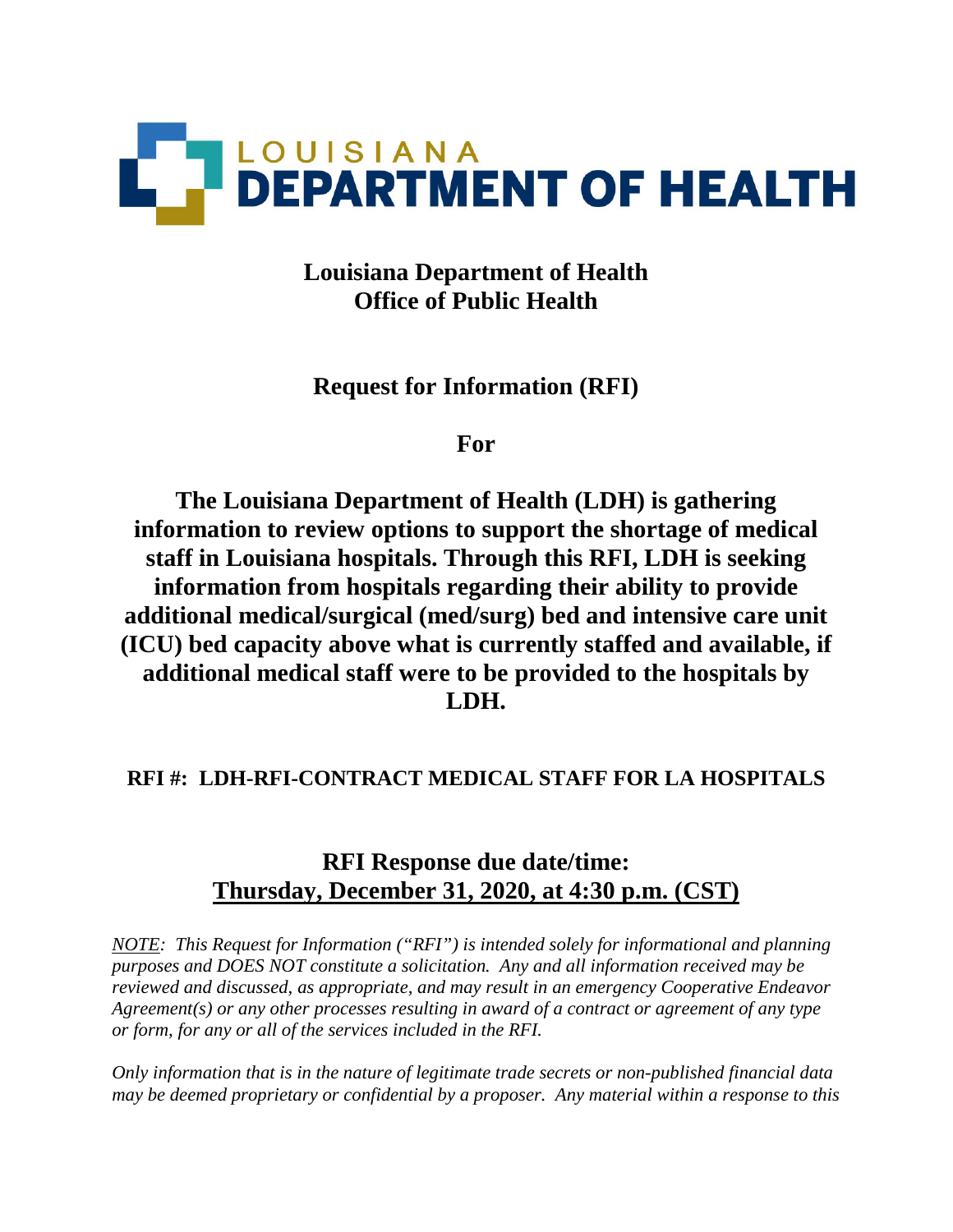RFI identified as such must be clearly marked and will be handled in accordance with the Louisiana Public Records Law. R.S. 44:1 et seq. and all applicable rules, regulations, and policies. Any response marked as confidential or proprietary in its entirety may be rejected without further consideration or recourse.

### RFI Release Date: December 22, 2020

# **TABLE OF CONTENTS**

| $\mathcal{I}$ |  |                                                             |  |
|---------------|--|-------------------------------------------------------------|--|
| 1.1           |  |                                                             |  |
| 1.2           |  |                                                             |  |
| 1.3           |  |                                                             |  |
|               |  |                                                             |  |
| 2.1           |  |                                                             |  |
| 2.2           |  |                                                             |  |
| 2.3           |  |                                                             |  |
|               |  |                                                             |  |
|               |  |                                                             |  |
|               |  |                                                             |  |
| 2.4           |  |                                                             |  |
|               |  |                                                             |  |
|               |  |                                                             |  |
|               |  |                                                             |  |
|               |  |                                                             |  |
| 2             |  | 2.3.1<br>2.3.2<br>2.3.3<br>2.4.1<br>2.4.2<br>2.4.3<br>2.4.4 |  |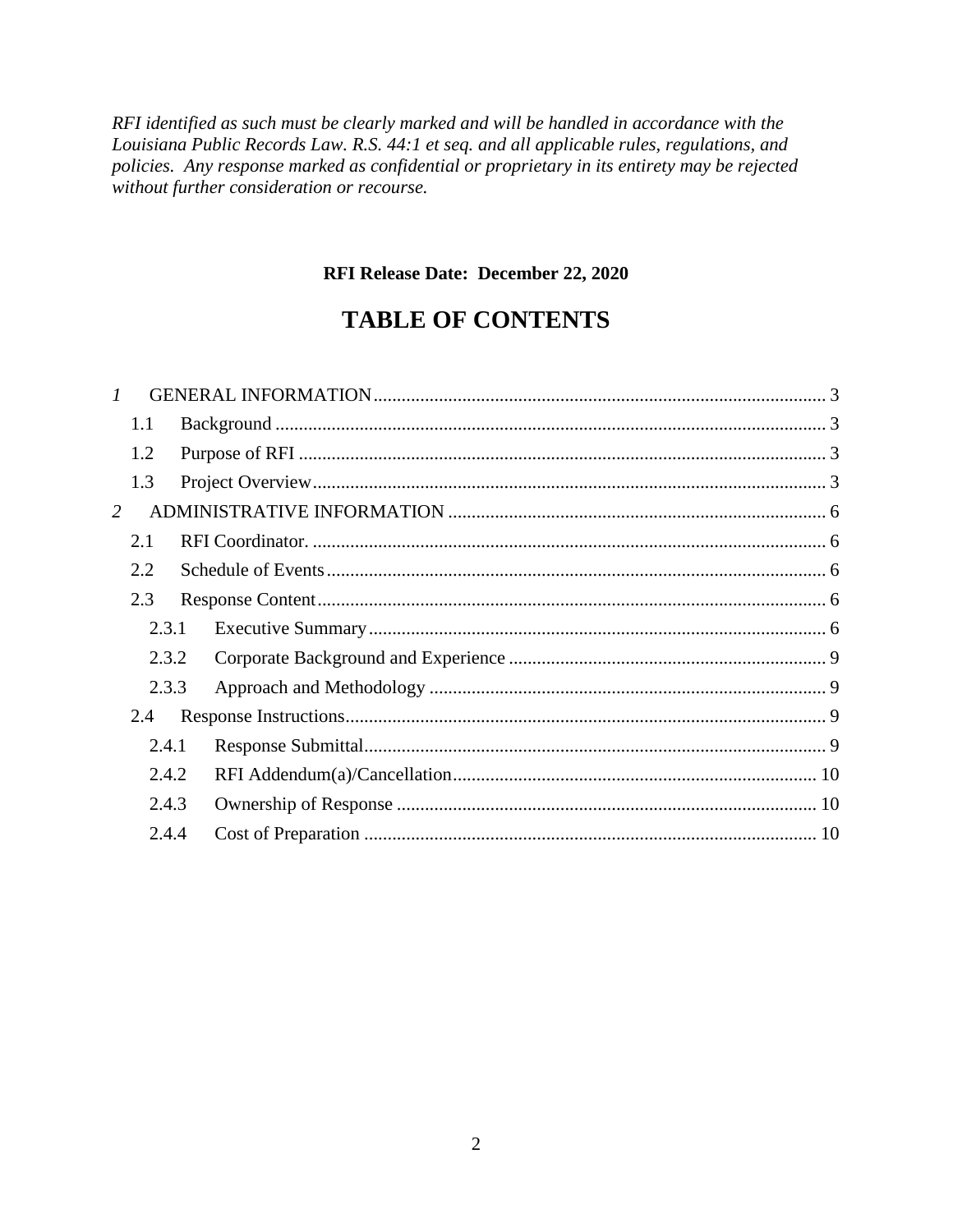# <span id="page-2-0"></span>*1* **GENERAL INFORMATION**

# <span id="page-2-1"></span>*1.1* **Background**

The mission of the Louisiana Department of Health (LDH or Department) is to protect and promote health and to ensure access to medical, preventive, and rehabilitative services for all citizens of the State of Louisiana. LDH is dedicated to fulfilling its mission through direct provision of quality services, the development and stimulation of services of others, and the utilization of available resources in the most effective manner.

Currently the State of Louisiana is experiencing a significant third spike in COVID-19 positive cases, impacting the availability of medical personnel throughout the state. Current data indicators project that by early 2021, Louisiana could maximize the availability of all staffed and operational med/surg and/or ICU beds. Louisiana hospital Chief Medical Officers (CMO's) have Louisiana hospital Chief Medical Officers (CMO's) have communicated their inability to provide the additional staff needed to ensure the adequate provision of COVID-19 med/surg and ICU beds. Several hospitals have indicated that they have physical licensed beds and equipment available, but they do not have available staff to open the additional beds

In the best efforts of the State to support the staffing shortages of Louisiana hospitals, LDH is seeking information through this RFI to determine the best course of action.

# <span id="page-2-2"></span>*1.2* **Purpose of RFI**

This RFI is issued for the purpose of gathering information from qualified hospitals in Louisiana that can demonstrate their ability to provide additional bed capacity for COVID patients and other public-health emergency (PHE) related surge medical needs over and beyond the capacity currently being staffed and operated by the hospitals, if additional medical and support staffing were supported from LDH.

# <span id="page-2-3"></span>*1.3* **Project Overview**

### Additional Bed Capacity:

At the current rate of projection, the state of Louisiana is facing a potential shortage of staffed and operational med/surg and/or ICU beds by early 2021. The Department is seeking information on a hospital's capacity to make additional beds available for COVID-19 treatment based on the following criteria:

- The facility is a Tier 1 hospital in Louisiana, licensed by the Louisiana Department of Health.
- The additional beds would be over and beyond the current licensed beds being staffed and operated the hospital as of the date of December 22, 2020.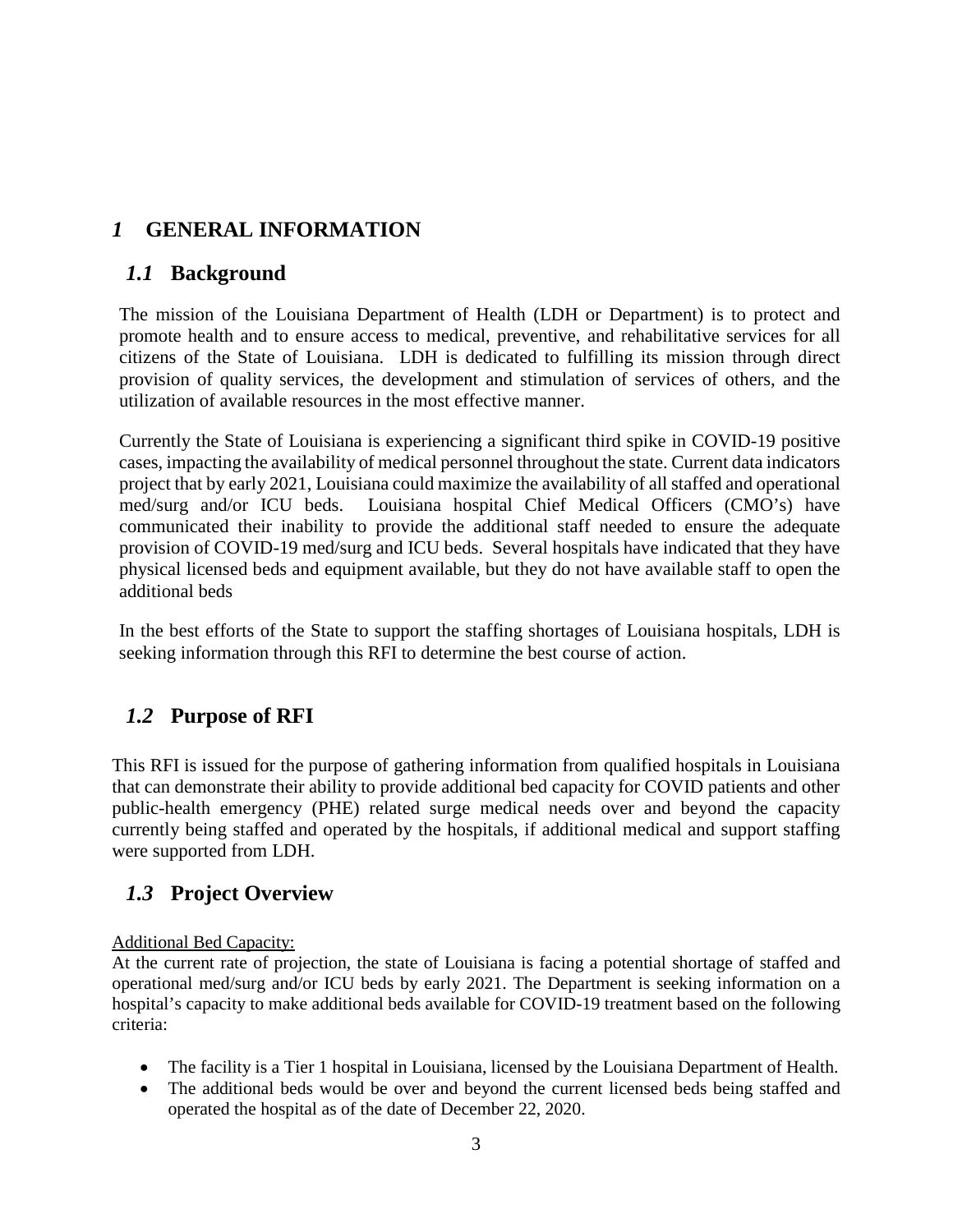- The additional beds would be for the treatment of COVID-19 positive patients and PHE-related surge needs during the public health emergency.
- The additional beds are either: (1) existing licensed (though currently unstaffed, nonoperational) hospital beds, requiring only set-up time of 72 hours or less; or (2) hospital beds that can be ready for licensure within five (5) days without any required construction or buildout.
- The facility has sufficient PPE and supplies to support the additional beds.
- The facility agrees to accept referrals from other statewide or regional hospitals.
- The facility maintains all responsibility for patients; the hospital facility manages and provides all care and services to each admitted patient, and directs, oversees, and manages the care provided to all patients by all medical and support staffing.

#### Priority Consideration

In order to maximize resources efficient and effectively, the Department will give preference and/or priority consideration to submissions/responses as follows:

#### Regional Hospital Collaboration

The Department will give priority consideration to submissions wherein all Tier 1 hospitals within a region consult and confer and submit one collaborative information submission regarding where staffing resources can best be utilized within the region at one, but no more than two, hospitals within the region (ie, a "Regional Submission"). The Department will also give priority consideration to a proposal wherein all Tier 1 hospitals within several regions consult and confer and submit one collaborative information submission where staffing resources can best be utilized within the multi-region area at one, but no more than three, hospitals within the multi-region (ie, a "Multi-Regional Submission"). All Tier 1 hospitals involved in a Regional Submission or Multi-Regional Submission shall sign the submission, acknowledging participation and agreement, but there shall be one designated responder as noted in Section 2.3 below.

#### Economy of Scale and Existing Licensed Bed Capacity:

All submissions should understand and take into consideration that one of the goals of the Department is to maximize the potential economies of scale that may exist in larger Tier 1 facilities. For example, if a facility has the ability to bring 50 bed into operation, but for staff, this would represent a true "economy of scale" and maximize placement of staff. This type of submission would be preferred by the Department. As such, priority consideration will be given to those facilities that have a minimum of 50 existing licensed beds that can become operational for treatment of COVID-19 positive patients with the additional medical and/or support staffing.

Further, all submissions should bear in mind that another goal of the Department is to utilize existing licensed hospital bed capacity, before new hospital beds are licensed. This type of submission is preferred and will be given priority consideration by the Department.

Contract Staff Payment and Assignments: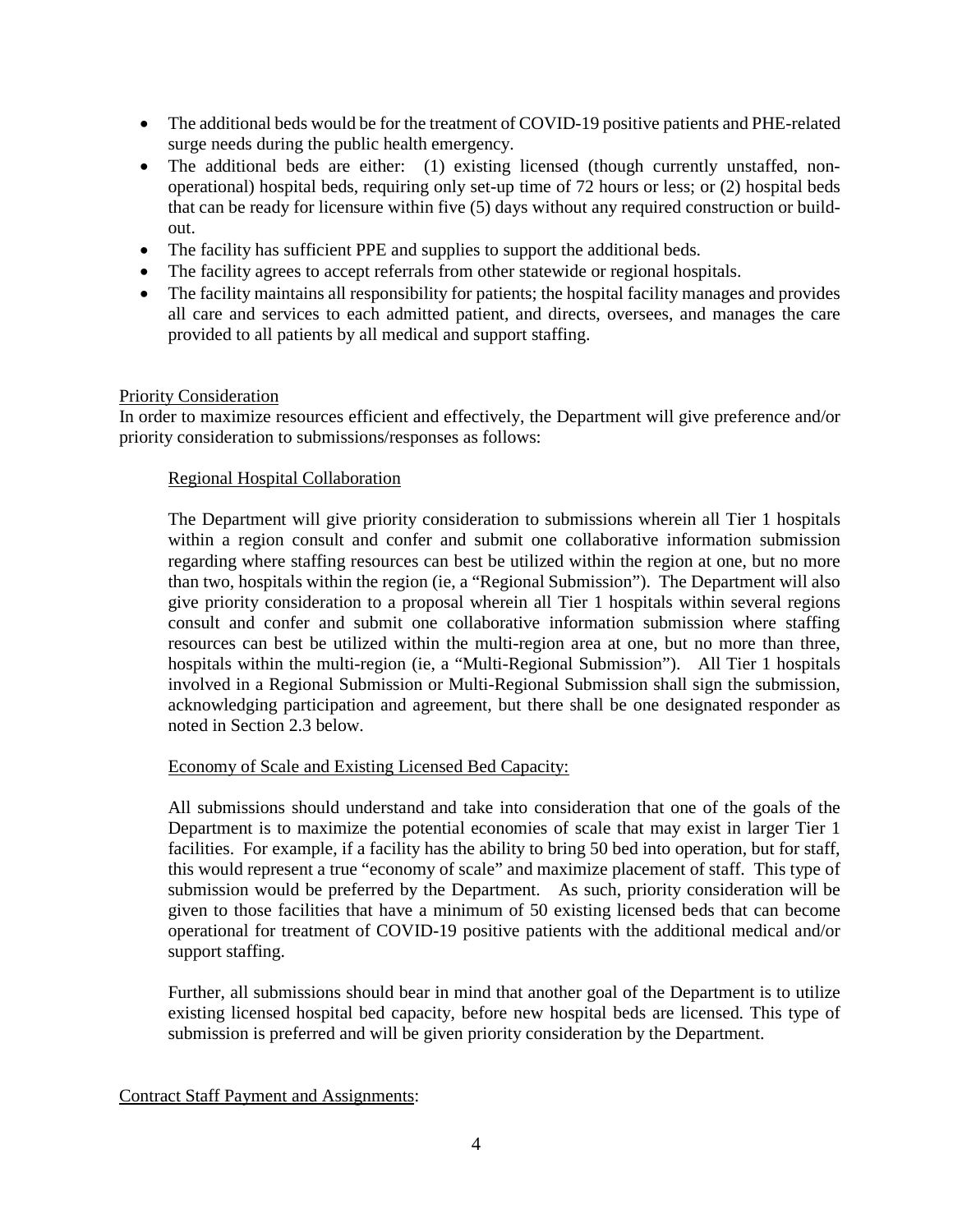If LDH were to determine it to be in the best interest of the State to provide medical staff directly to any hospital, LDH would be responsible for payments to the staffing contractor(s). All other costs associated with the care of patients admitted into the additional bed space such as supplies, medicine, oxygen, food and all wrap-around services would be at the expense of the admitting hospital.

If LDH were to determine to provide medical staff (or support staff) directly to any hospital, such medical staff would be designated to a certain wing, unit, beds, hallways or buildings, and such staff could not be utilized to supplement existing staff for other existing, operational wings, units, beds or locations of the hospital.

If LDH were to determine to provide medical staff (or support staff) directly to any hospital for a certain wing, unit, beds, hallways or building, the hospital must agree not to bill the patient, patient's responsible party, third party payors, insurance companies, Medicaid or Medicaid Managed Care Companies, or Medicare for medical staffing and support staffing in connection with the patient's inpatient stay at the hospital. Further, the hospital would be subject to audit to ensure that such billing or payment did not occur.

LDH reserves the right to determine the type and number of medical or support staff, if any, to provide to any licensed hospital in Louisiana; such decisions will be at LDH's sole discretion and determination; such decisions may consider a multitude of factors including, but not limited to, the need in a particular area or region of the State, regional collaboration by hospitals, experience in treating COVID patients, and best use of limited funding to maximize services.

#### Projected Timeline:

LDH affirms that such staffing at licensed hospitals would occur if and when there are no available, staffed/operational hospital beds in Louisiana; current staffed hospital capacity across the state shall be utilized first, before any staff assignments to hospitals would occur.

LDH will continue to monitor the Control Charts throughout all phases of the response. The Control Charts are the metrics of monitoring ICU and Med Surge bed availability in hospitals across Louisiana, via bed poll data, at the regional level. The Control Charts are generated daily, and will be used to inform and shape decision-making by LDH when activating and de-activating staffing for hospital sites.

The earliest that LDH would assign staff to hospitals is mid- to late January 2021; any staffing assignments would be approved by LDH through written agreement; LDH currently anticipates no staffing assignments after March 31, 2021; however, the date could be extended depending upon the public health emergency. Please note that these dates are subject to change at LDH's discretion.

#### Projected Staffing Needs:

LDH anticipates that it may be necessary to assist with staffing a minimum of four hundred (400) hospital beds.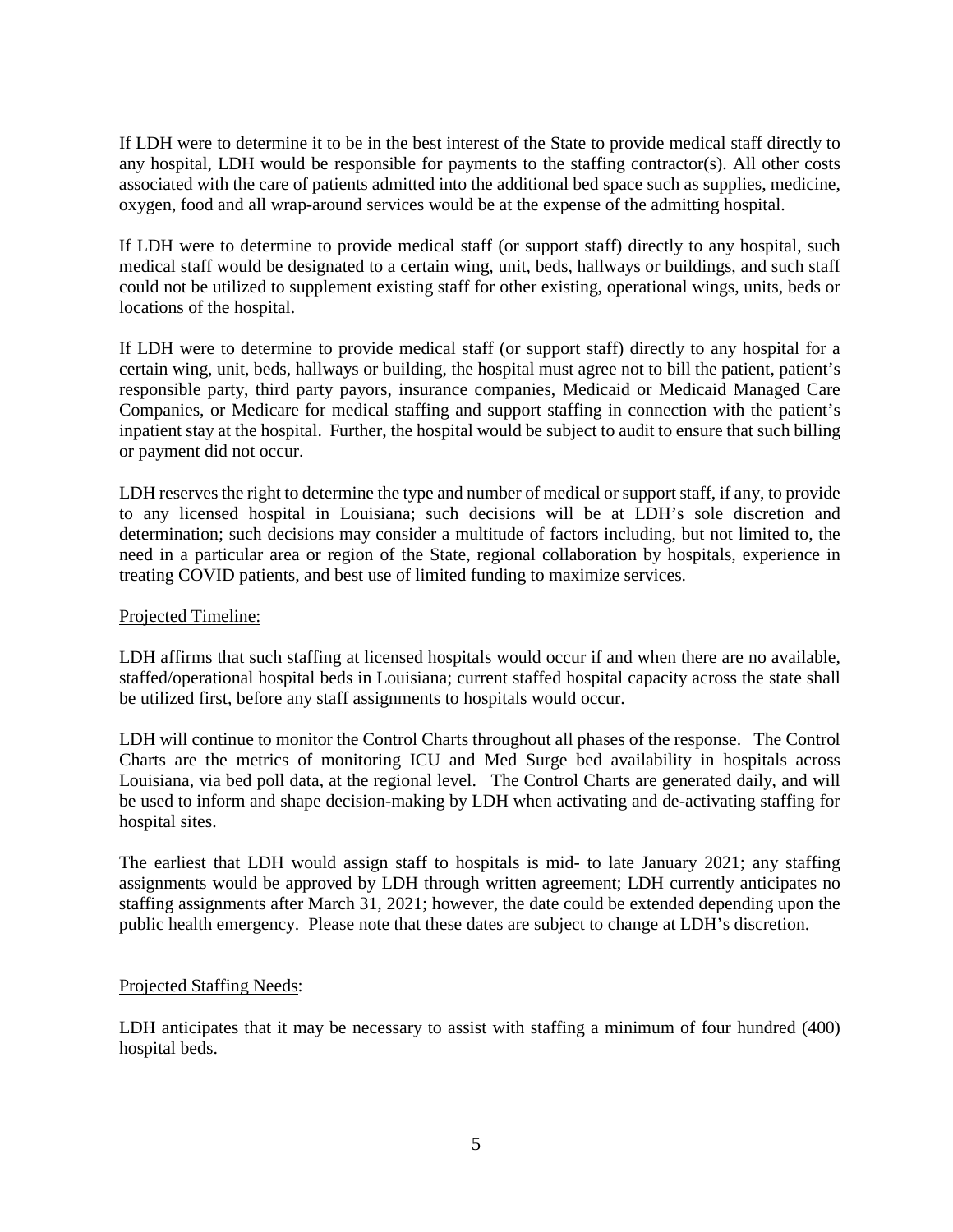# <span id="page-5-0"></span>*2* **ADMINISTRATIVE INFORMATION**

## <span id="page-5-1"></span>*2.1* **RFI Coordinator.**

Requests for copies of the RFI must be directed to the RFI coordinator listed below:

Jimmie Sanders Louisiana Department of Health Office of Emergency Preparedness  $628$  N.  $4<sup>th</sup>$  Street Baton Rouge, LA 70802 Jimmie.Sanders3@la.gov Phone: 225-342-2663

*This RFI will be sent to all licensed hospitals in Louisiana by the LDH Health Standards Section via electronic transmission or facsimile transmission on December 22, 2020.* 

*This RFI will also be posted to the LDH website.*

### <span id="page-5-2"></span>*2.2* **Schedule of Events**

| <b>Activity/Event</b>                   | Date                      |  |
|-----------------------------------------|---------------------------|--|
| Public notice of RFI                    | 12/22/2020                |  |
| Deadline for questions/inquiries        | 12/27/2020 at 4:30 pm CST |  |
| Response to questions/inquiries         | 12/29/2020 at 6:00 pm CST |  |
| Deadline for receipt of response to RFI | 12/31/2020 at 4:30 pm CST |  |

**NOTE: LDH reserves the right to deviate from this Schedule of Events at any time and without notice.**

### <span id="page-5-4"></span><span id="page-5-3"></span>*2.3* **Response Content**

### **2.3.1 Executive Summary**

The summary provided should introduce the scope of the response in as much detail as possible. At a minimum, it should include administrative information including the name of the responder's point of contact, his/her phone number, email address, and any other pertinent contact information. The summary should also include a brief recitation of the responder's qualifications and ability and willingness to meet, if not exceed, LDH's requirements as included herein. The summary must also include responses to the following: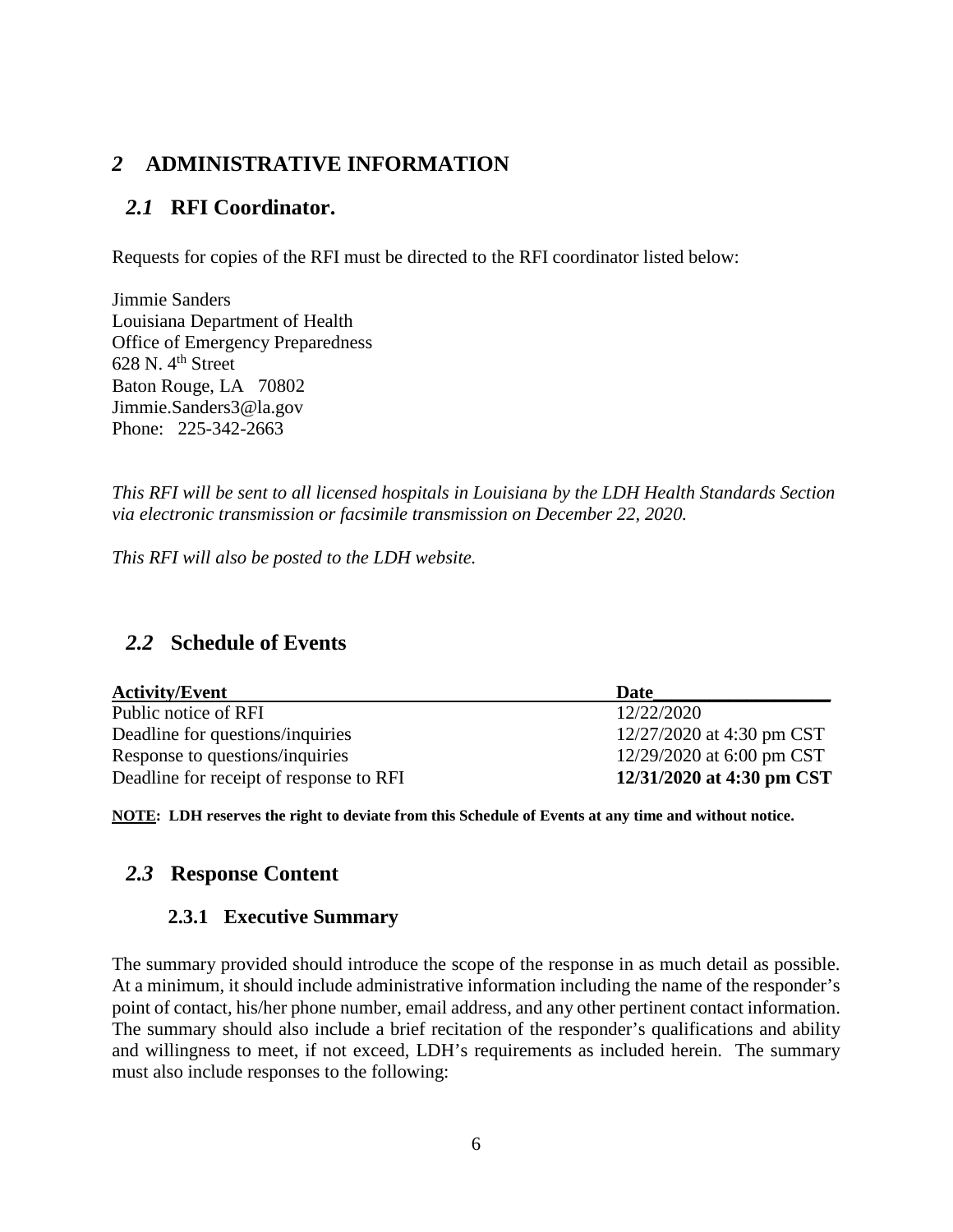- a. Hospital name and address for which the staffing is requested.
- b. The total number of COVID-19 positive patients admitted to the hospital/facility from March 1, 2020 through December 31, 2020; the current number/census of COVID-19 positive patients admitted to the hospital as of the date of the hospital's submission of the response to the RFI.
- c. Information on the following types of beds:
	- (1) Existing Licensed ICU beds:

Include the number of currently licensed ICU beds at the hospital, the number of such licensed ICU beds that are currently staffed and operational, and how many such licensed, staffed and operational ICU beds are designated for COVID patients. Include specific information as to how many more of the currently licensed ICU beds could become operational within 72 hours, if additional staffing were provided, to provide services to COVID patients; include a designation and floor plan showing the physical area (wing, floor, hallway, building) of these additional operational beds that would be designated for COVID patients. Include the type and number of staff requested for the additional operational ICU beds that would provide services to COVID patients; include a projected staff matrix.

If the facility proposes to license new ICU beds (above and beyond what is already licensed as of December 22, 2020), include information as to the number of new ICU beds to be licensed, include information as to how many would be dedicated for COVID patients, include an attestation that no construction or build-out is necessary for these new ICU beds and that the ICU beds can be ready for licensure within five (5) days, and include the type and number of staff requested for these additional ICU beds; include a projected staff matrix.

### (2) Existing Licensed Medical/Surgical (med/surg) Beds:

Include the number of currently licensed med/surg beds, the number of such licensed med/surg beds that are currently staffed and operational, and how many such licensed, staffed, and operational med/surg beds are designated for COVID patients. Include specific information as to how many more of the currently licensed med/surg beds could become operational within 72 hours, if additional staffing were provided, to provide services to COVID patients; include a designation and floor plan showing the physical area (wing, floor, hallway, building) of these additional operational beds that would be designated for COVID patients. Include the type and number of staff requested for the additional operational med/surg beds to provide services to COVID patients; include a projected staff matrix.

If the facility proposes to license new med/surg beds (above and beyond what is already licensed as of December 22, 2020), include information as to the number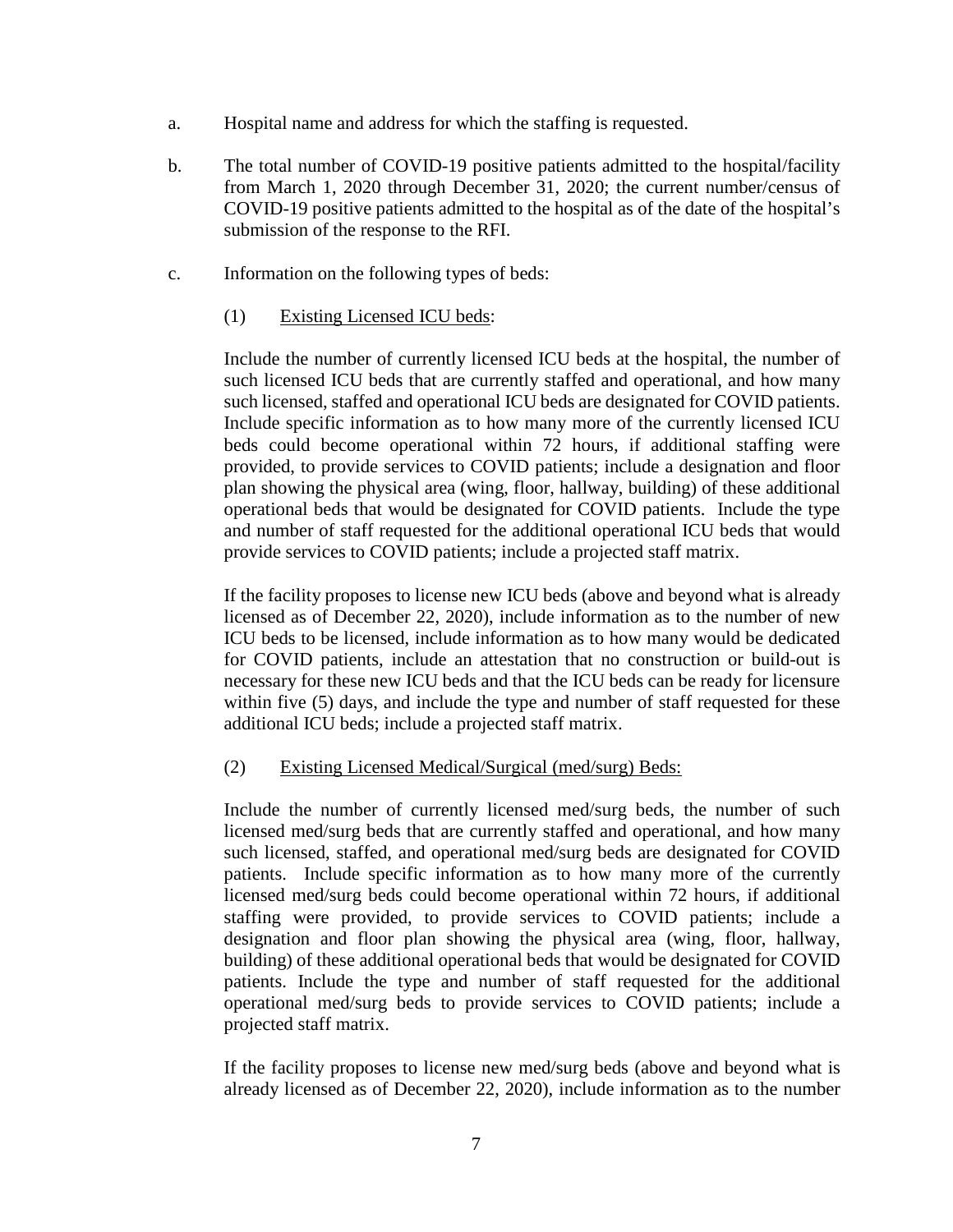of new med/surg beds to be licensed, include information as to how many would be designated for COVID patients, include an attestation that no construction or build-out is necessary for these new med/surg beds and that the med/surg beds can be ready for licensure within five (5) days, and include the type and number of staff requested for these additional med/surg beds; include a projected staff matrix.

#### (3) Other Existing Licensed Beds:

Include information on any other existing licensed beds (identifying the specific type and number of beds), the number of such licensed beds that are currently staffed and operational, and how many such licensed, staffed, and operational beds are designated for COVID patients. Include specific information as to how many more of the currently licensed beds could become operational within 72 hours, if additional staffing were provided, to provide services to COVID patients; include a designation and floor plan showing the physical area (wing, floor, hallway, building) of these additional operational beds that would be designated for COVID patients. Include the type and number of staff requested for the additional operational beds to provide services to COVID patients; include a projected staff matrix.

If the hospital's proposal plans to utilize existing licensed beds that may currently be under-utilized, such as pediatric beds, the hospital must make assurances that it shall maintain adequate capacity to meet the needs of recipients that may need services provided therein.

- d. Staff matrix of medical staff provided by hospital for currently staffed and operational hospital beds (including emergency room/department beds)
- e. Measures that have been put in place to maximize use of current staff.
- f. A patient census report, by week, for the time period of November 23, 2020 through December 27, 2020; the patient census report shall be broken down by ICU beds, med/surg beds, and other beds (please specify).
- g. Measures taken to maximize use of current med-surge and ICU beds and staff (i.e. review of elective surgeries, etc.).
- h. Measures taken to minimize admittance (i.e. administering monoclonal antibodies, etc.).
- i. Measures that have been taken to obtain additional contract staff and issues with contracting.
- j. Information confirming and explaining the hospital's policy regarding accepting referrals from other hospitals.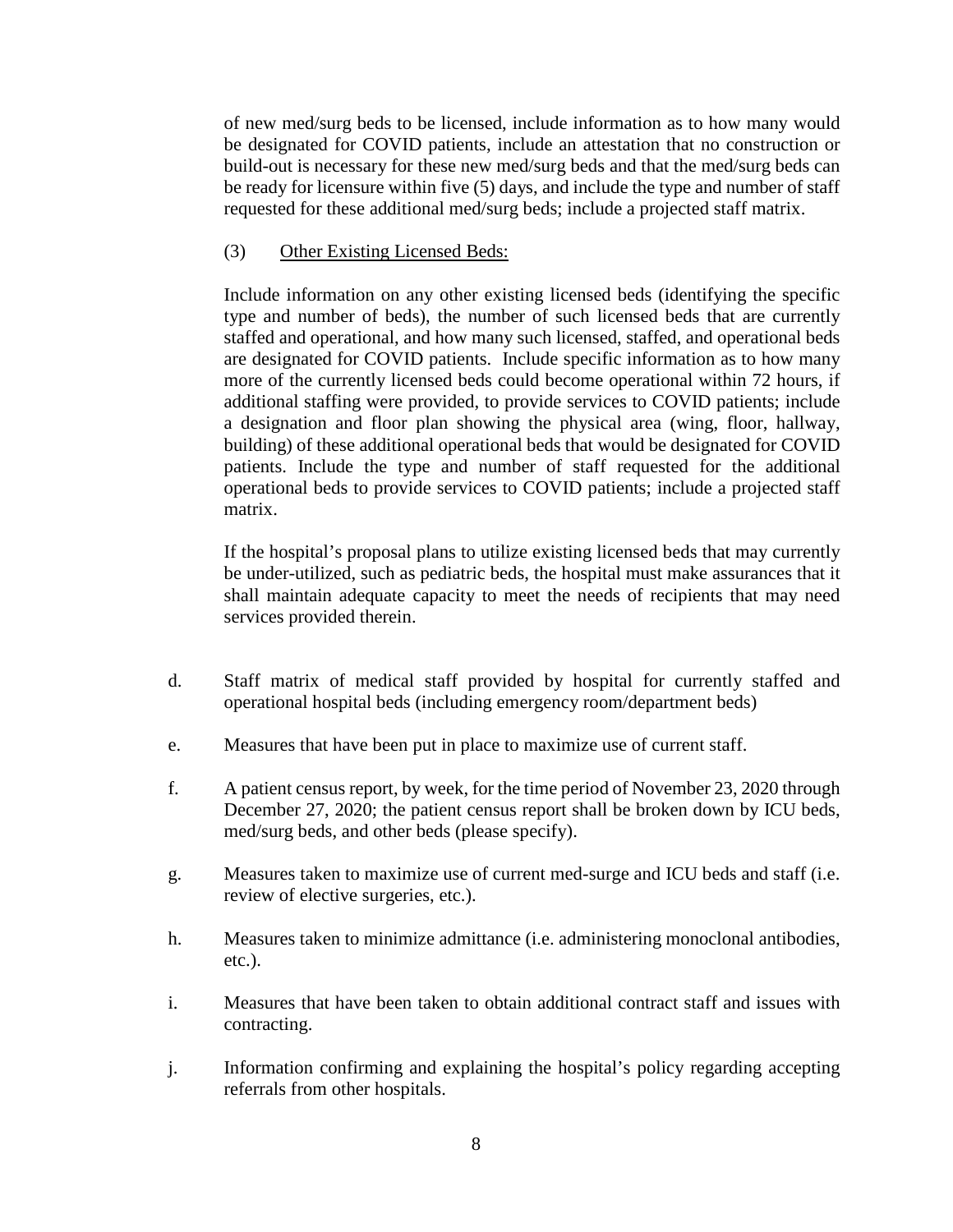k. Confirmation that the hospital will be ready to accept any staffing assignments beginning January 15, 2021.

### <span id="page-8-0"></span>**2.3.2 Corporate Background and Experience**

Responders should give a brief description of its history, organizational structure, and number of years in business. Responders should also specifically describe their experience with admitting and treating COVID-19 patients.

## <span id="page-8-1"></span>**2.3.3 Approach and Methodology**

Responders should provide the approach and methodology that it will use to provide additional hospital services detailed in this RFI.

# <span id="page-8-3"></span><span id="page-8-2"></span>*2.4* **Response Instructions**

## **2.4.1 Response Submittal**

#### Response

Responders interested in providing information requested by this RFI must submit responses containing the information specified no later than the deadline for response to RFI as stated herein. The response to the RFI must be delivered at the responder's expense to the RFI coordinator at the email address provided in section 2.1 of the RFI.

The responses must be received by **electronic** copy only to [Jimmie.Sanders3@la.gov](mailto:Jimmie.Sanders3@la.gov) on or before the date and time specified herein. Email submissions are the only acceptable method of delivery. Fax, mail, and courier delivery shall not be acceptable. Responders should allow sufficient time to ensure receipt of their e-mailed proposal by the time specified herein.

Responses received after the deadline, corrupted files, and incomplete submissions (*e.g.*, Part 1 and Part 2 of 3 are received, but Part 3 is not) may not be considered.

#### Questions and Inquiries regarding the RFI

LDH will consider email inquiries, questions and requests for clarification of the content of this RFI. Any such inquiries, questions, or requests for clarification must be submitted via email only to the RFI Coordinator listed in Section 2.1 above by December 27, 2020, at 4:30 pm, CST. Any inquiries, questions, or requests for clarification not received by email, not directed to the RFI Coordinator, or not received by the deadline will not be considered or answered.